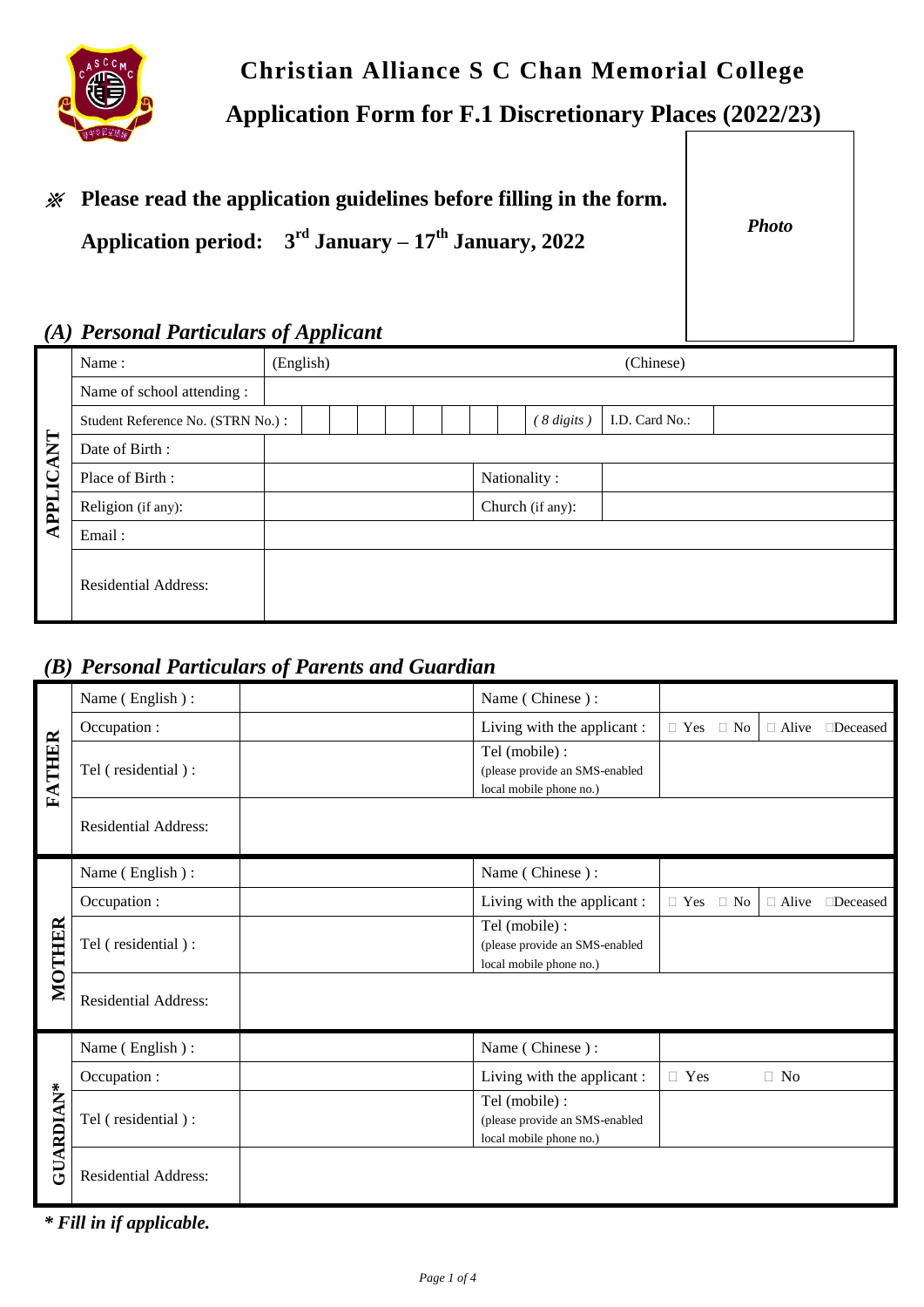### *(C) Academic Achievement and Conduct*

| Academic Achievement |               |                |         |             |                                  |                |
|----------------------|---------------|----------------|---------|-------------|----------------------------------|----------------|
| <b>Subject</b>       |               | <b>Chinese</b> | English | <b>Math</b> | <b>General</b><br><b>Studies</b> | <b>Conduct</b> |
|                      | $Ist$ Term    |                |         |             |                                  |                |
| <b>Primary 5</b>     | $2^{nd}$ Term |                |         |             |                                  |                |
| Primary 6            | $I^{st}$ Term |                |         |             |                                  |                |

## *(D) Duties and Services in School*【*List the 5 most representative items in primary 5 and 6 only*】

| <b>Items</b>    | Primary 5 | Primary 6 | <b>For school</b><br>use only |
|-----------------|-----------|-----------|-------------------------------|
| $e.g.:$ Prefect |           |           |                               |
| -1.             |           |           |                               |
| 2.              |           |           |                               |
| 3.              |           |           |                               |
| 4.              |           |           |                               |
| 5.              |           |           |                               |

## *€ Prizes obtained*【*List the 5 most representative items in primary 5 and 6 only*】

| <b>Items</b>                                                | Primary 5 | Primary 6 | <b>For school</b><br>use only |  |
|-------------------------------------------------------------|-----------|-----------|-------------------------------|--|
| <b>Internal Awards</b>                                      |           |           |                               |  |
| e.g.: Swimming Gala Boy's Grade A 50 m freestyle - Champion |           |           |                               |  |
| -1.                                                         |           |           |                               |  |
| 2.                                                          |           |           |                               |  |
| 3.                                                          |           |           |                               |  |
| 4.                                                          |           |           |                               |  |
| 5.                                                          |           |           |                               |  |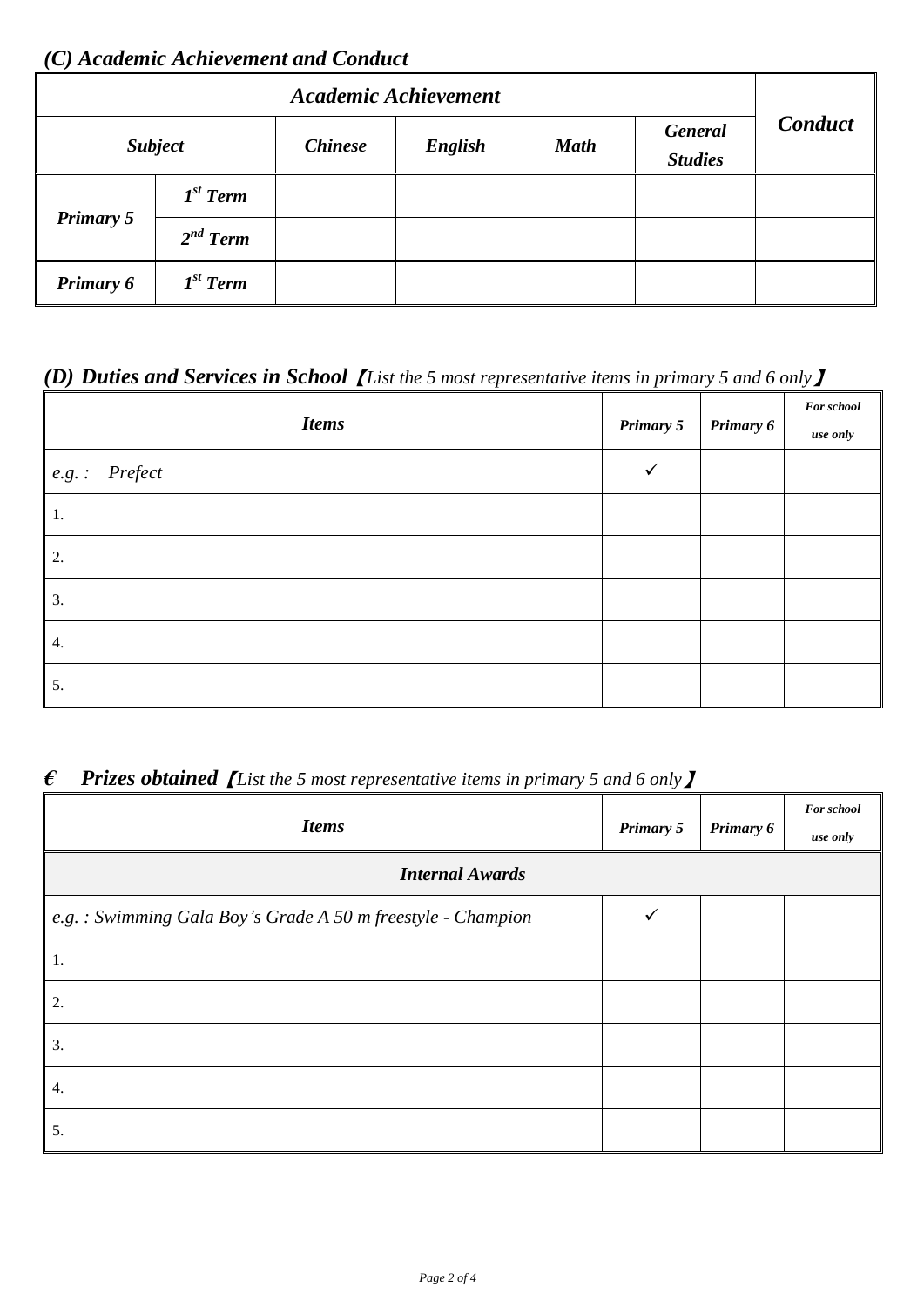| <b>Items</b>                                                  | <b>Year</b> | Organization             | <b>For school</b><br>use only |  |
|---------------------------------------------------------------|-------------|--------------------------|-------------------------------|--|
| <b>External Awards</b>                                        |             |                          |                               |  |
| e.g.: Calligraphy Competition (Tuen Mun) – $2^{nd}$ runner-up | 2020        | Tuen Mun District Office |                               |  |
| -1.                                                           |             |                          |                               |  |
| 2.                                                            |             |                          |                               |  |
| 3.                                                            |             |                          |                               |  |
| 4.                                                            |             |                          |                               |  |
| 5.                                                            |             |                          |                               |  |

## *(F) Extra-curricular Activities*【*List the 5 most representative items in primary 5 and 6 only*】

| <b>Items</b>                 |              | Primary 6 | <b>For school</b><br>use only |
|------------------------------|--------------|-----------|-------------------------------|
| <b>Internal</b>              |              |           |                               |
| e.g.: Football Team - Member | $\checkmark$ |           |                               |
| $\vert 1.$                   |              |           |                               |
| 2.                           |              |           |                               |
| 3.                           |              |           |                               |
| 4.                           |              |           |                               |
| 5.                           |              |           |                               |

| <b>External</b>     |  |  |  |
|---------------------|--|--|--|
| $\mid$ e.g. : Scout |  |  |  |
| 1.                  |  |  |  |
| 2.                  |  |  |  |
| 3.                  |  |  |  |
| 4.                  |  |  |  |
| 5.                  |  |  |  |